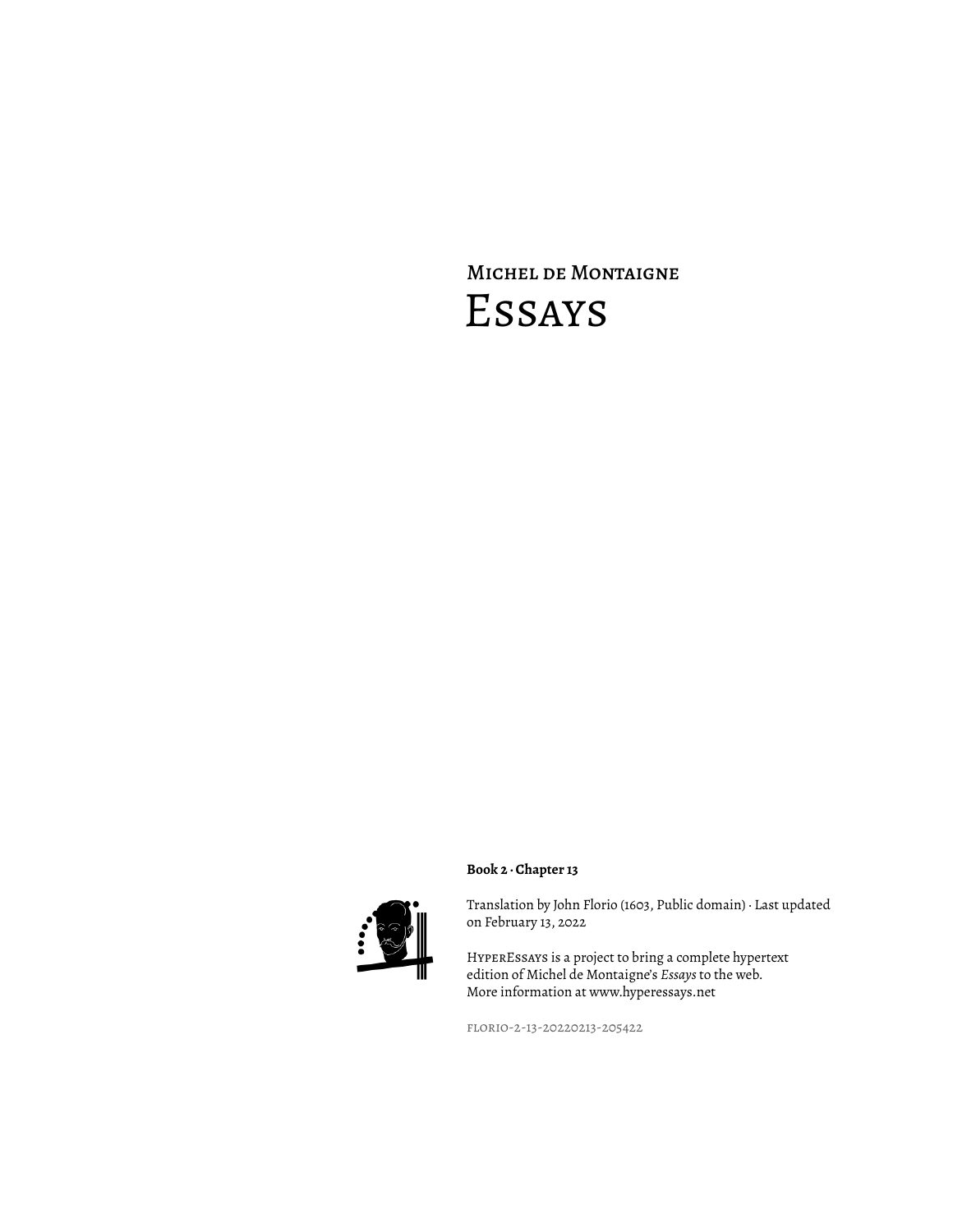## Of judging of others death

WHEN WE JUDGE of others assurance or boldnesse in death, which without all peradventure, is the most remarkeable action of humane life, great heede is to be taken of one thing, which is, that a man will hardly beleeve he is come to that point. Few men die with a resolution, that it is their last houre: And no where doth hopes-deceite ammuse us more. She never ceaseth to ring in our eares, that others have beene sicker, and yet have not died; the case is not so desperate as it is taken; and if the worst happen, God hath done greater wonders. The reason is, that we make to much accoumpt of our selves. It seemeth, that the generalitie of things doth in some sort suffer for our annullation, and takes compassion of our state. Forsomuch as our sight being altered, represents unto it selfe things alike; and we imagine, that things faile it, as it doth to them: As they who travell by Sea, to whom mountaines, fields, townes, heaven and earth, seene to goe the same motion, and keepe the same course, they doe:

*Prouehimur portu, terræque urbésque recedunt.*

*We sayling launch from harbor, and Behinde our backes leave townes, leave land.*

Who ever sawe old age, that commended not times past, and blamed not the present, charging the world and mens customes with hir miserie, and lowring discontent?

*Iámque caput quassans grandis suspirat arator, Et cùm tempora temporibus præsentia confert Præteritis, laudat fortunas sæpe parentis Et crepat antiquum genus ut pietate repletum.*

*!e gray-beard plow-man sighs, shaking his hoarie head, Compares times that are newe, with times past heretofore, Praises the fortunes of his father long since dead, And crakes of ancient men, whose honestie was more.*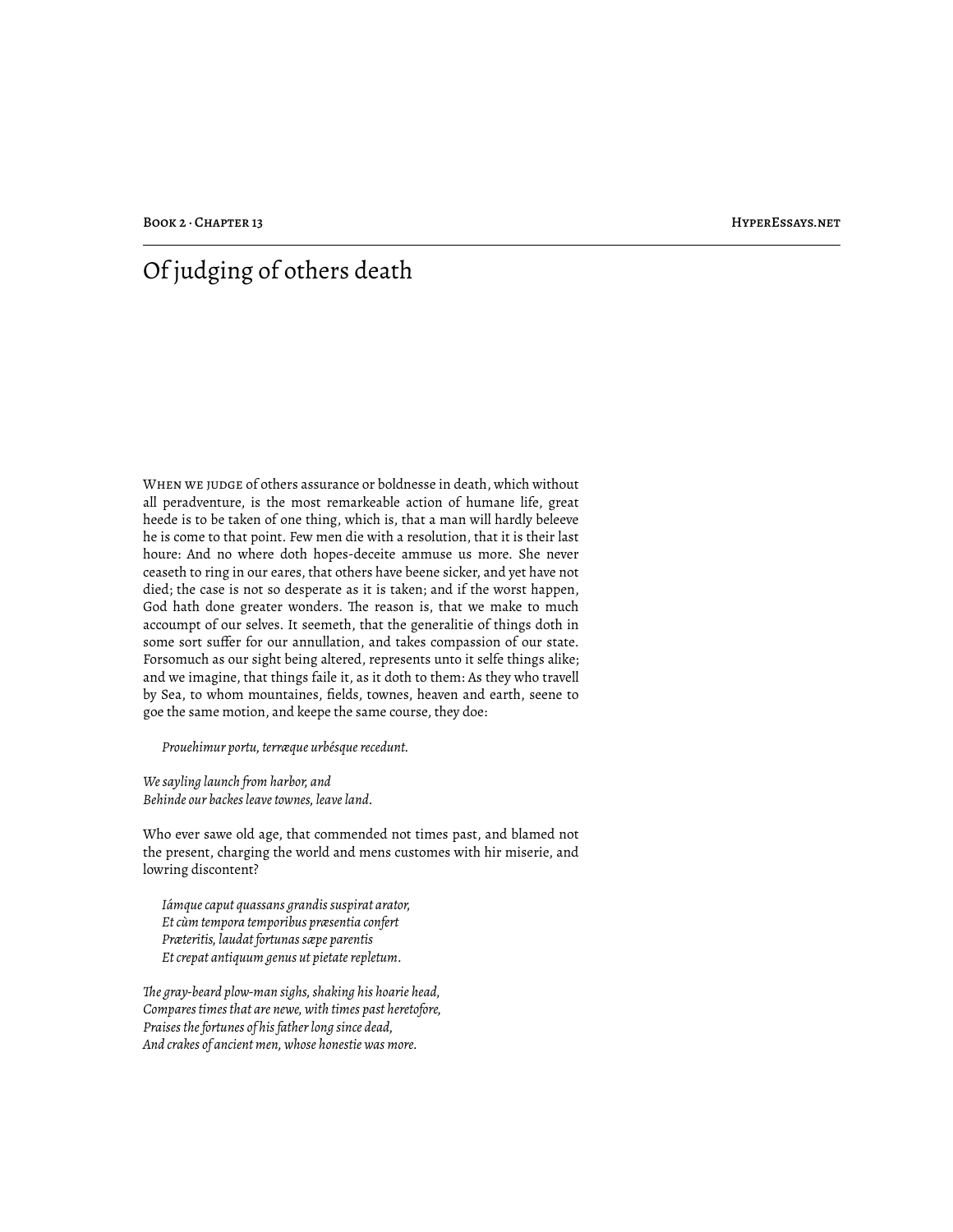#### MONTAIGNE, Feeave

Wee entertaine and carrie all with us: Whence it followeth, that wee deeme our death to be some great matter, and which passeth not so easily, nor without a solemne consultation of the Starres; *Tot circa unum caput tumultuantes Deos. So many Gods keeping a stirre about one mans life.* And so much the more we thinke it, by how much more we prise ourselves. What? Should so much learning and knowledge be lost with so great dommage, without the Destinies particular care? A soule so rare and exemplar, costs it no more to be killed, then a popular and unprofitable soule? This life, that covereth so many others, of whom so many other lives depend, that, for his use possesseth so great a part of the world, and filleth so many places, is it displaced as that which holdeth by it's owne simple string? No one of us thinks it sufficient, to be but one. Thence came those words of *Cæsar* to his pilot, more prowdly swolne, then the Sea that threatned him:

*Italiam si cælo authore recusas, Me pete: sola tibi causa hæc est iusta timoris, Uectorem non nosse tuum perrumpe procellas Tutela secure mie:*

*If Italie thou doe refuse with heav'n thy guide, Turne thee to me: to thee onely just cause of feare Is that thy passinger thou know'st not: stormie tide Breake through, secure by guard of me, whom thou dost beare.*

## And these.

*credit iam digna pericula Cæsar Fatis esse suis: tantúsque euertere (dixit) Me superis labor est, parua quem puppe sedentem. Tam magno petiere mari.*

*Cæsar doth now beleeve, those dangers worthie are Of his set fate; and saies, doe Gods, take so much paine Me to undoe, whom they thus to assault prepare Set in so small a skiffe, in such a surging maine?*

And this common foppery, that *Phœbus* for one whole yeare, bare mourning weedes on his forehead for the death of him:

*Ille etiam extincto miseratus Cæsare Romam, Cùm caput obscura nitidum ferrugine texit.*

*!e Sunne did pittie take of Rome when Cæsar dide, When he his radiant head in obscure rust did hide.*

And a thousand such, wherewith the world suffers it selfe to be so easily conicatcht, deeming that our owne interests disturbe heaven, and his infinitie is moved at our least actions. *Non tanta cælo societas nobiscum est, ut nostro fato mortalis sit ille quoque siderum fulgor. !ere is no such societie betweene heaven and us, that by our destinie the shining of the starres should be mortall as we are.* And to judge a resolution and constancie in him, who though he be in manifest danger, dooth not yet beleeve it, it is no reason: And it sufficeth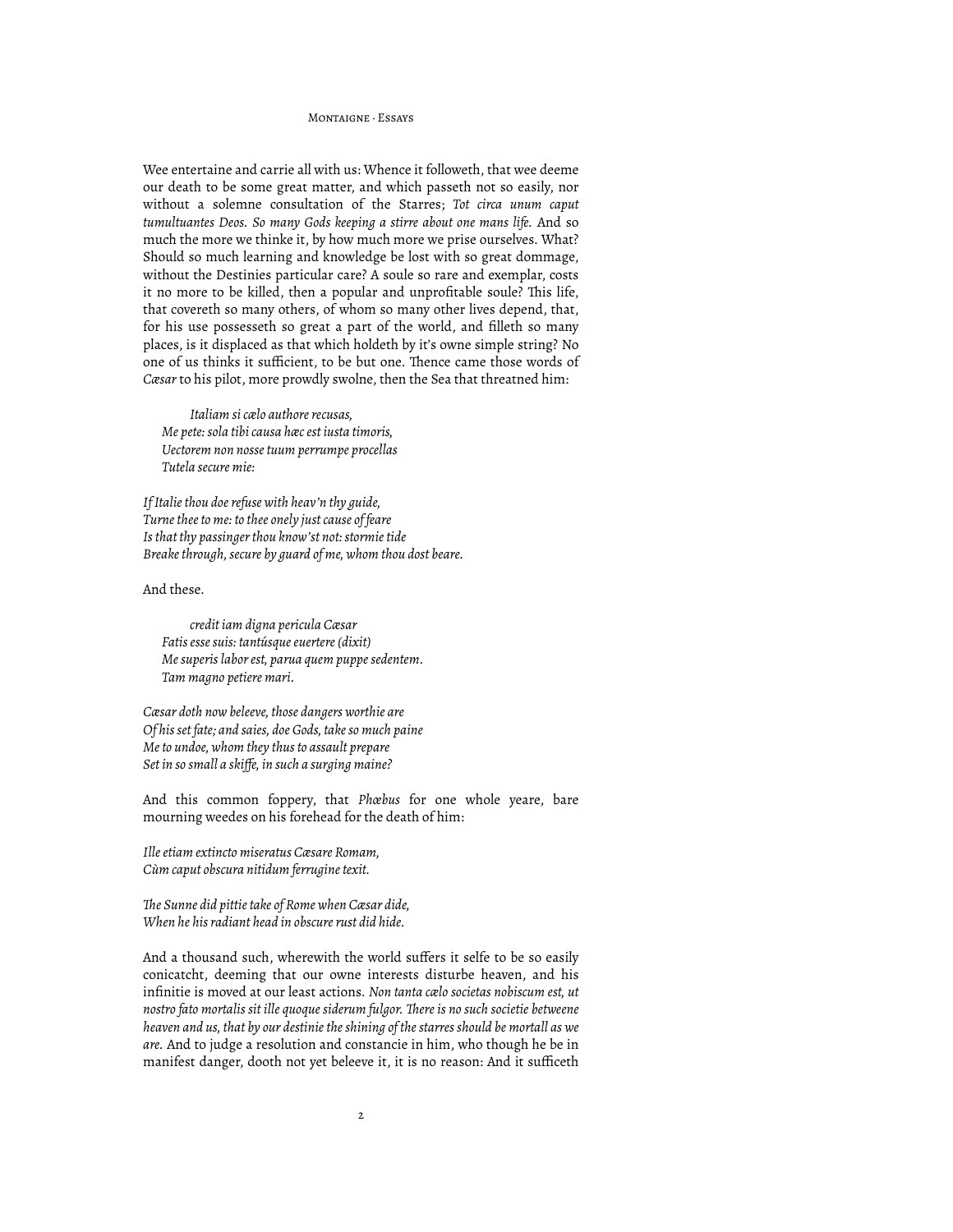#### MONTAIGNE, Feeave

not, that he die in that ward, unlesse he have directly, and for that purpose put himselfe into it: It hapneth, that most men set a sterne countenance on the matter, looke big, and speake stoutly, thereby to acquire reputation, which if they chance to live, they hope to enjoy. Of all I have seene die, fortune hath disposed their countenances, but not their desseignes. And of those which in ancient times have put themselves to death, the choise is great, whether it were a sodaine death, or a death having time and leasure. That cruell Romane Emperor, said of his prisoners, that hee would make them feele death: And if any fortuned to kill himselfe in prison, That fellow hath escaped me (would he say.) He would extend and linger death, and cause it, be felt by torments.

*Uidimus & toto quamuis in corpore cæso, Nil animæ lethale datum, morémque nefandæ Durum sæuitiæ, pereuntis parcere morti.*

*And we have seeene, when all the body tortur'd lay, Yet no stroke deadly giv'n, and that in humane way Of tyranny, to spare his death that sought to die.*

Verely, it is not so great a matter, being in perfect health, and well setled in minde, for one to resolve to kill himselfe: It is an easie thing to shew stoutnes and play the wag before one come to the pinch. So that *Heliogabalus* the most dissolute man of the world, amidst his most riotous sensualities, intended, whensoever occasion should force him to it, to have a daintie death. Which, that it might not degenerate from the rest of his life, hee had purposely caused a stately towre to be built, the nether part and fore-court whereof was floored with boardes richly set and enchased with gold and precious stones, from-off which hee might headlong throwe himselfe downe: He had also caused cordes to be made of gold and crimson silke, therewith to strangle himselfe: And a ritch golden rapier, to thrust himselfe through: And kept poison in boxes of Emeraldes and Topases, to poison himselfe with, according to the humor hee might have, to chuse which of these deaths should please him.

*Impiger & fortis uirtute coacta.*

*A ready minded gallant, And inforst valour valiant.*

Notwithstanding, touching this man, the wantonnesse of his preparations makes it more likely, that he would have fainted, had he beene put to his triall. But even of those, who most undantedly have resolved themselves to the execution, we must consider (I say) whether it were with a life-ending stroke, and that tooke away any leasure to feele the effect thereof. For, it is hard to gesse, seeing life droope away by little and little, the bodies-feeling entermingling it selfe with the soules, meanes of repentance being offered, whether in so dangerous an intent, constancie or obstinacie were found in him. In *Cæsars* civill warres, *Lucius Domitius* taken in *Prussia,* having empoisoned himselfe, did afterward rue and repent his deede. It hath hapned in our dayes, that some having resolved to die, and at first not stricken deepe enough, the smarting of his flesh, thrusting his arme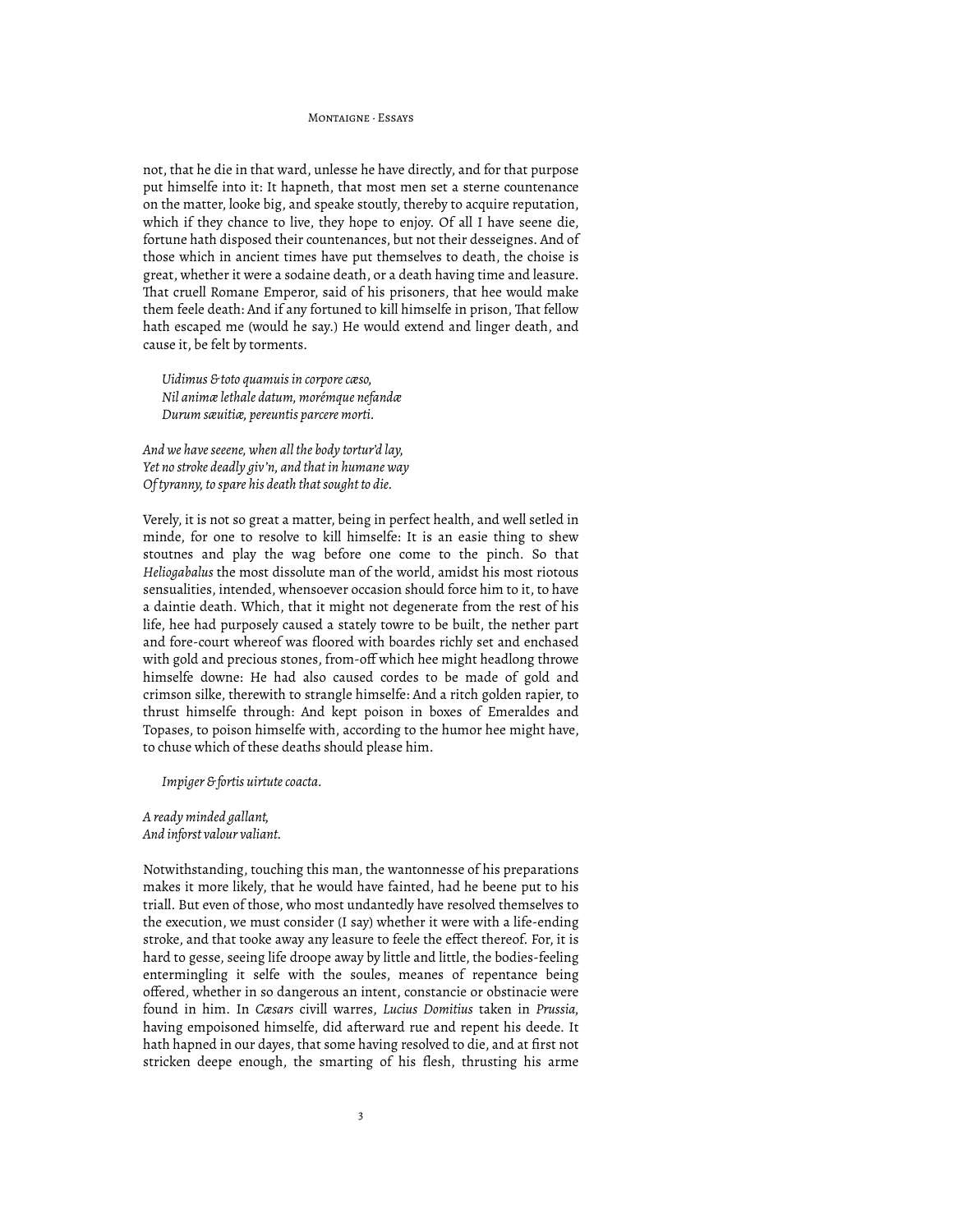#### MONTAIGNE · ESSAVE

backe, twice or thrice more wounded himselfe anew, and yet could never strike sufficiently deepe. Whilst the arraignement of *Plantius Silvanus* was preparing, *Urgulania* his grandmother, sent him a poignard, wherewith not able to kill himselfe throughly, hee caused his owne servants to cutte his veines. *Albucilla* in *Tiberius* time, purposing to kill himselfe, but striking over faintly, gave his enemies leasure to apprehend and imprison him, and appoint him what death they pleased.<sup>1</sup> So did Captaine *Demosthenes* after his discomfiture in *Sicilie.* And C. *Fimbria* having over feeblie wounded himselfe, became a sutor to his boy, to make an end of him. On the other side, *Ostorius,* who forsomuch as hee could not use his owne arme, disdained to employ his servants in any other thing but to hold his dagger stiffe and strongly; and taking his running, himselfe caried his throate to it's point, and so was thrust through. To say truth, it is a meate a man must swallow without chewing, unlesse his throate be frostshod. And therefore *Adrianus* the Emperour made his Phisitian to marke and take the just compasse of the mortall place about his pap, that so his aime might not faile him, to whom he had given charge to kill him. Loe why *Cæsar* being demanded; which was the death he most allowed, answered, *the least premeditated, and the shortest.* If *Cæsar* saide it, it is no faintnesse in me to beleeve it. *A short death (saith* Plinie) *is the chiefe happe of humane life.* It grieveth them to acknowledge it. No man can be saide, to be resolved to die, that feareth to purchase it, and that cannot abide to looke upon, and out-stare it with open eyes. Those, which in times of execution are seene to runne to their end, and hasten the execution, doe it not with resolution, but because they will take away time to consider the same; it grieves them not to be dead, but to die.

*Emori nolo, sed me esse mortuum, nihil æstimo.*

*I would not die too soone, But care not, when tis doone.*

It is a degree of constancie, unto which I have experienced to arrive, as those that cast themselves into danger, or into the Sea, with closed eyes. In mine opinion, there is nothing more worthy the noting in *Socrates* life, then to have had thirtie whole dayes to ruminate his deaths-decree, to have digested it all that while, with an assured hope, without dismay or alteration, and with a course of actions and words, rather supprest, and loose-hanging, then out-stretched and raised by the weight of such a cogitation. That *Pomponius Atticus*, to whome *Cicero* writeth, being sicke, caused *Agrippa* his sonne in lawe, and two or three of his other friends to be called-for, to whom he saide; that hauing assaied, how he got nothing in going about to be cured, and what he did to prolong his life, did also lengthen and augment his griefe, he was now determined to make an end of one and other; intreating them to allow of his determination, and that by no meanes, they would loose their labour to disswade him from it. And having chosen to end his life by abstinence, his sickenes was cured by accident; The remedy he had employed to make himselfe away, brought him to health againe. The Physitions, and his friendes, glad of so happy a successe, and rejoycing thereof with him, were in the end greatly deceived; for, with all they could doe, they were never able to make him alter his former opinion, saying, that as he must one day passe that cariere, and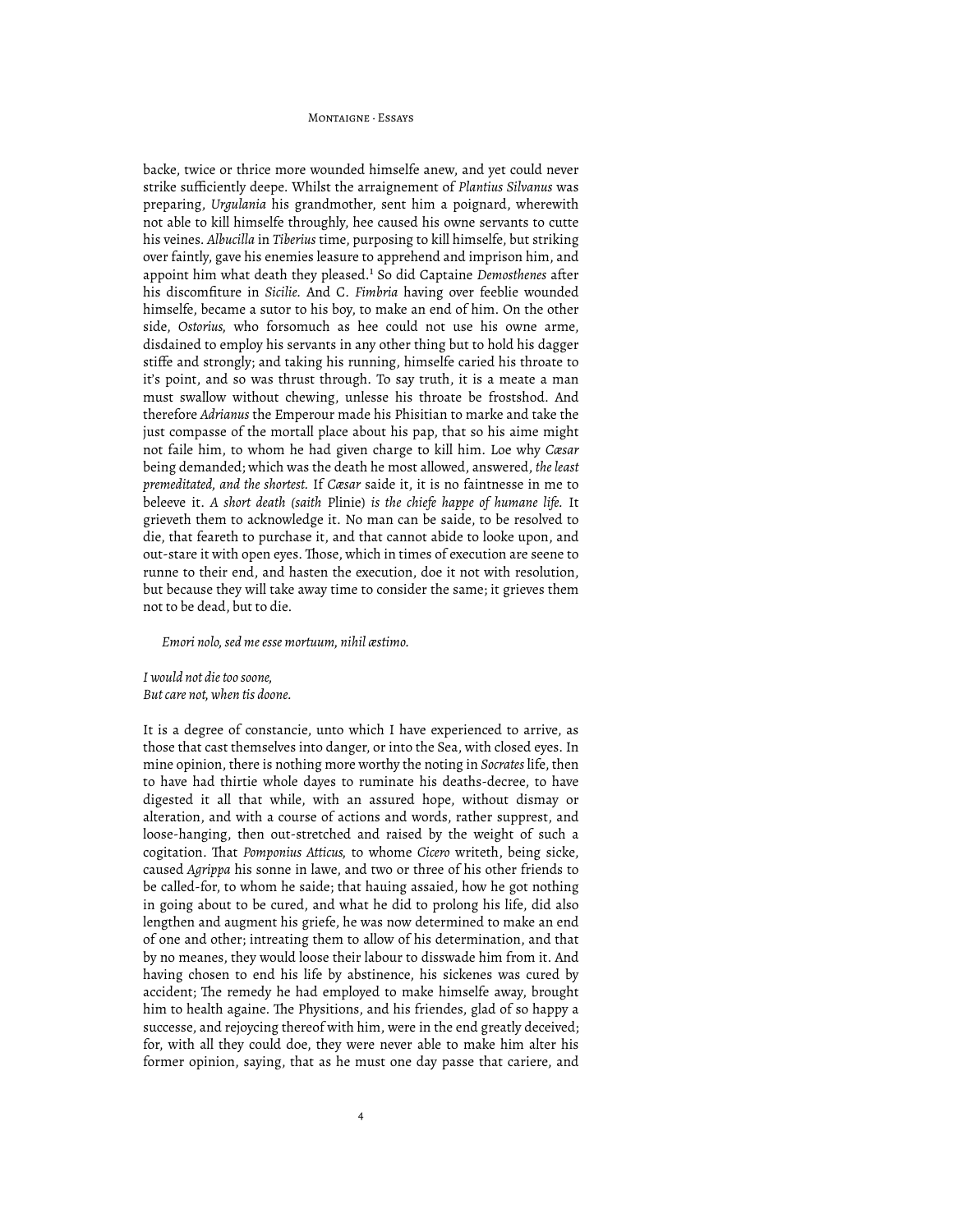#### MONTAIGNE, Feeave

being now so forward, he would remoove the care, another time to beginne againe. This man having with great leasure apprehended death, is not onely no whit discouraged, when hee comes to front it, but resolutely falles upon it: for, being satisfied of that, for which he was entred the combate, in a braverie he thrust himselfe into it, to see the end of it. It is farre from fearing death, to goe about to taste and savour the same. The historie of *Cleanthes* the philosopher, is much like to this. His goomes being swolne, his Physitions perswaded him to use great abstinence; having fasted two dayes, hee was so well amended, as they tolde him he was well, and might returne to his wonted course of life. He contrarily, having already tasted some sweetenes in this fainting, resolveth not to drawe backe, but finish what he had so well begunne, and was so farre waded into. *Tullius Marcellinus,* a yoong Romane Gentleman, willing to prevent the houre of his destinie, to ridde himselfe of a disease, which tormented him more than he would endure, although Physitions promised certainely to cure him, howbeit not sodainely; called his friends unto him to determine about it: some (saieth *Seneca*) gave him that counsell, which for weakenes of heart, themselves would have taken, others for flatterie that, which they imagined would be most pleasing unto him: but a certaine Stoike standing by, saide thus unto him. *Toyle not thy selfe* Marcellinus, *as if thou determinedst some weightie matter; to live is no such great thing, thy base groomes and brute beasts live also, but it is a matter of consequence to die honestly, wisely and constantly. Remember how long it is, thou doest one same thing, to eat, to drinke, and sleepe, to drinke, to sleepe, to eat. Wee are ever uncessantly wheeling in this endlesse circle.* Not onely bad and intollerable accidents, but the very sacietie to live, brings a desire of death. *Marcellinus* had no neede of a man to counsell, but of one to helpe him: his servants were afraide to meddle with him; but this Philosopher made them to understand, that familiars are suspected, onely when the question is, whether the maisters death have beene voluntary: otherwise it would be as bad an example to hinder him, as to kill him, forsomuch as,

*Invitum qui servat, idem facit occidenti.*

### *Who saves a man against his will, Doth ev'n as much as he should kill.*

Then he advertized *Marcellinus*, that it would not be unseemely, as fruit or comfets at our tables, when our bellies be full, are given unto by-standers, so the life ended, to distribute something to such as have beene the ministers of it. *Marcellinus* being of a franke and liberall disposition, caused certaine summes of money to be divided amongst his servants, and comforted them. And for the rest, there needed neither yron nor blood, hee undertooke to departe from this life, not by running from it: Not to escape from death, but to taste it. And to have leisure to condition or bargaine with death, having quit all manner of nourishment, the third day ensuing, after hee had caused himselfe to be sprinckled over with lukewarme water, by little and little he consumed away; and (as he saide) not without some voluptuousnesse and pleasure. Verily, such as have had these faintings and swownings of the heart; which proceed from weakenesse, say, that they feele no paine at all in them, but rather some pleasure, as of a passage to sleepe and rest. These are premeditated, and